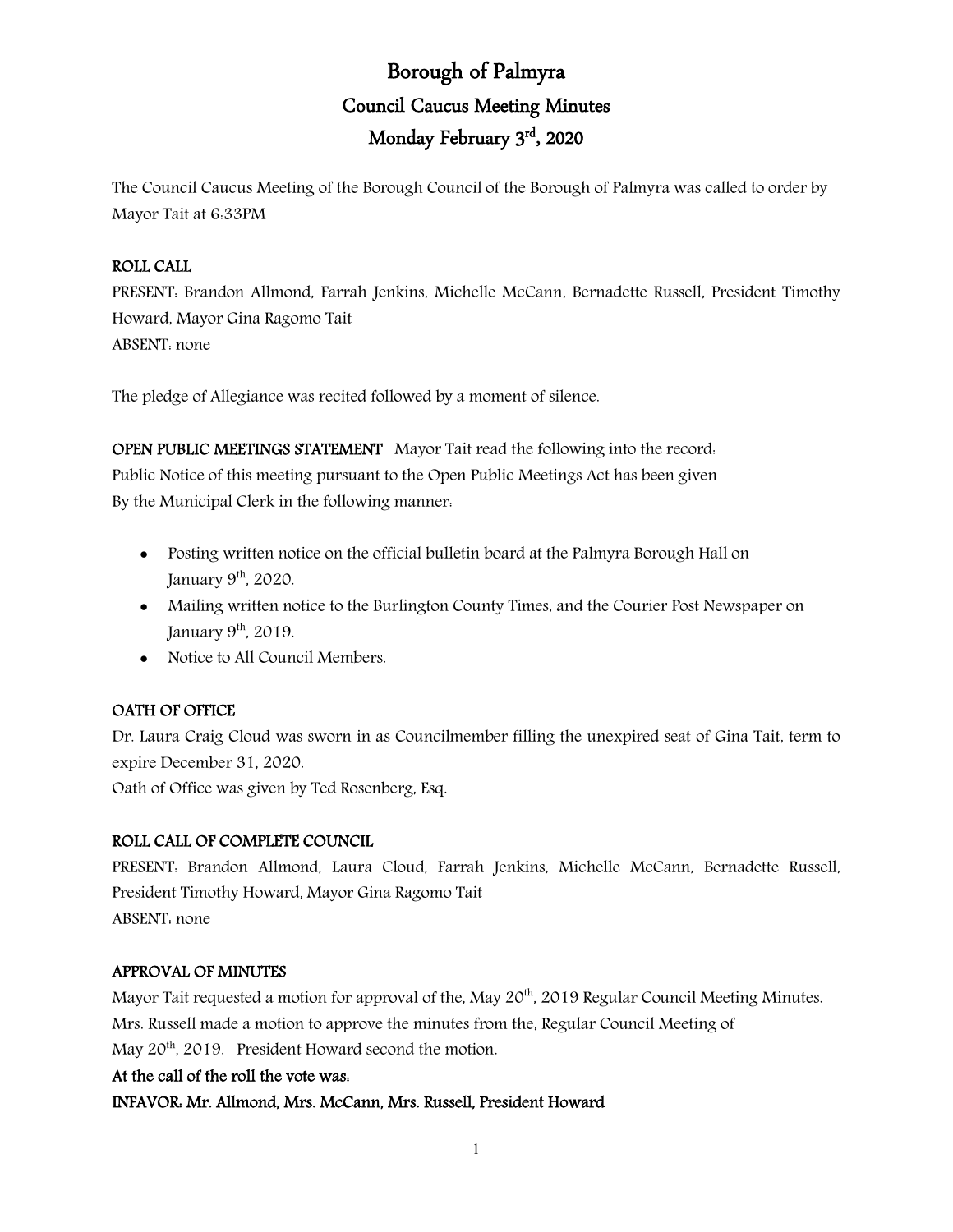# AGAINST: None ABSTAIN: Mrs. Jenkins, Dr. Cloud Motion Carried

Mayor Tait requested a motion for approval of the, December  $2<sup>nd</sup>$ , 2019 Redevelopment Agency Meeting Minutes.

Mrs. Russell made a motion to approve the minutes from the, Redevelopment Agency Meeting of December  $2<sup>nd</sup>$ , 2019. President Howard second the motion.

At the call of the roll the vote was: INFAVOR: Mr. Allmond, Mrs. McCann, Mrs. Russell, President Howard AGAINST: None ABSTAIN: Mrs. Jenkins, Dr. Cloud Motion Carried

Mayor Tait requested a motion for approval of the, December  $2<sup>nd</sup>$ , 2019 Council Caucus Meeting Minutes.

Mrs. Russell made a motion to approve the minutes from the, Council Caucus Meeting of

December 2<sup>nd</sup>, 2019. President Howard second the motion.

At the call of the roll the vote was: INFAVOR: Mr. Allmond, Mrs. McCann, Mrs. Russell, President Howard AGAINST: None ABSTAIN: Mrs. Jenkins, Dr. Cloud Motion Carried

Mayor Tait requested a motion for approval of the, December  $2<sup>nd</sup>$ , 2019 Executive Session Meeting Minutes.

Mrs. Russell made a motion to approve the minutes from the, December  $2<sup>nd</sup>$ , 2019 Executive Session meeting. President Howard second the motion.

At the call of the roll the vote was: INFAVOR: Mr. Allmond, Mrs. McCann, Mrs. Russell, President Howard AGAINST: None ABSTAIN: Mrs. Jenkins, Dr. Cloud Motion Carried

Mayor Tait requested a motion for approval of the, January  $4<sup>th</sup>$ , 2020 Reorganization Meeting Minutes. Mrs. Russell made a motion to approve the minutes from the, Reorganization Meeting of January 4<sup>th</sup>, 2020. President Howard second the motion.

At the call of the roll the vote was: AYES: Mr. Allmond, Mrs. Jenkins, Mrs. McCann, Mrs. Russell, President Howard INFAVOR: None AGAINST: Dr. Cloud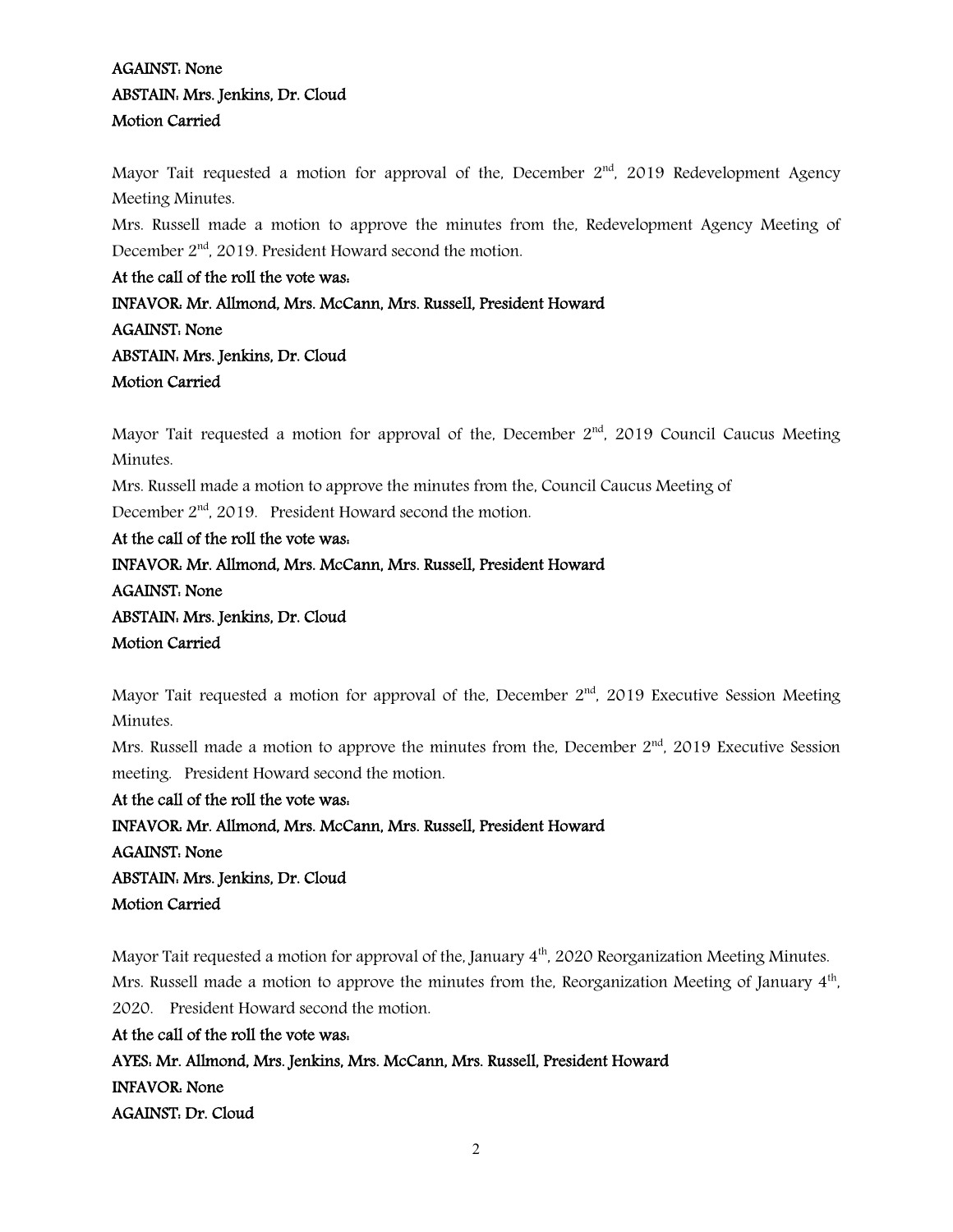#### Motion Carried

#### **CORRESPONDENCE**

Municipal Clerk, Ms. Jackson acknowledged the following correspondence received: Letter – Cory A Booker, US Senator Letter- Donna DuAime-Ward, crossing guard Letter – Officer of Director of US Department of Commerce Letter- Jennifer M Coffey, Executive Director Association of NJ Environmental Commissions E-mail- David Mayer, NJ American Water Co.

#### REDEVELOPMENT

#### Route 73 South Redevelopment Area

Mr. Gural noted that Stock Development Group's land acquisition partner Cherokee Equities filed the writ of execution with the Sheriff's Department and the sheriff's sale is scheduled for that property on March 5<sup>th</sup>, 2020. Mr. Gural indicated we applied for a permit to allow for soil borings on the Fillit property. Mr. Gural indicated after many discussions we were permitted to do so and those borings have been completed and the data is currently being analyzed and we should have within the month. Mr. Gural noted this was done to determine the composition of the soil and other materials in the landfill area to determine what type of foundation system could be constructed there.

John Hogue, ERM indicated there has been a lot of development since he was here last. He stated there have been a number of meetings in the past months focused on reducing the uncertainties of the project. Mr. Hogue indicated the geo technical, which indicates what you can build and how it needs to be built; they have completed and are now analyzing the data. Mr. Hogue indicated another uncertainty identified by the team was land use permitting, which defines where is buildable or not with regards to wetlands. Mr. Hogue indicated a follow up meeting with DEP was held in Trenton to lay out what we felt would be an appropriate permit plan. Mr. Hogue indicated that DEP agreed with what was presented. Mr. Hogue also noted a meeting was held with EPA and the team to get an understanding of what the remediation would actually be. Mr. Hogue indicated they are currently costing out the remediation, noting monies are still available in the grant available for investigation work. Mr. Hogue indicated he will be submitting disbursement requests for grant money. Mr. Gural handed out a potential concept plan of what can go on site. Mr. Gural indicted when putting the redevelopment agreement together council needs to determine what things they wish to get into the redevelopment agreement. Mr. Rosenberg explained how we have gotten to the point where we are currently and what will be happening moving forward, noting a lot of work still needs to be done. Mr. Gural indicated the current redevelopment plan was adopted in 2005 and it was amended over the years but will need to be updated and amended again. Mrs. Russell asked has there been anything done regarding the traffic on 73 South. Mr. Gural indicated that is a state road and we would not be involved in that discussion yet. Mrs. Russell asked about the housing and building on the Southside noting concerns about the contamination in the area. Mr. Gural indicated all safety things needed to be complete will be done before we build anything in the area. Dr. Cloud inquired if there had been discussion with the redeveloper in regards to avoidance of impact to the wetlands that fall outside of the landfill area. Mr.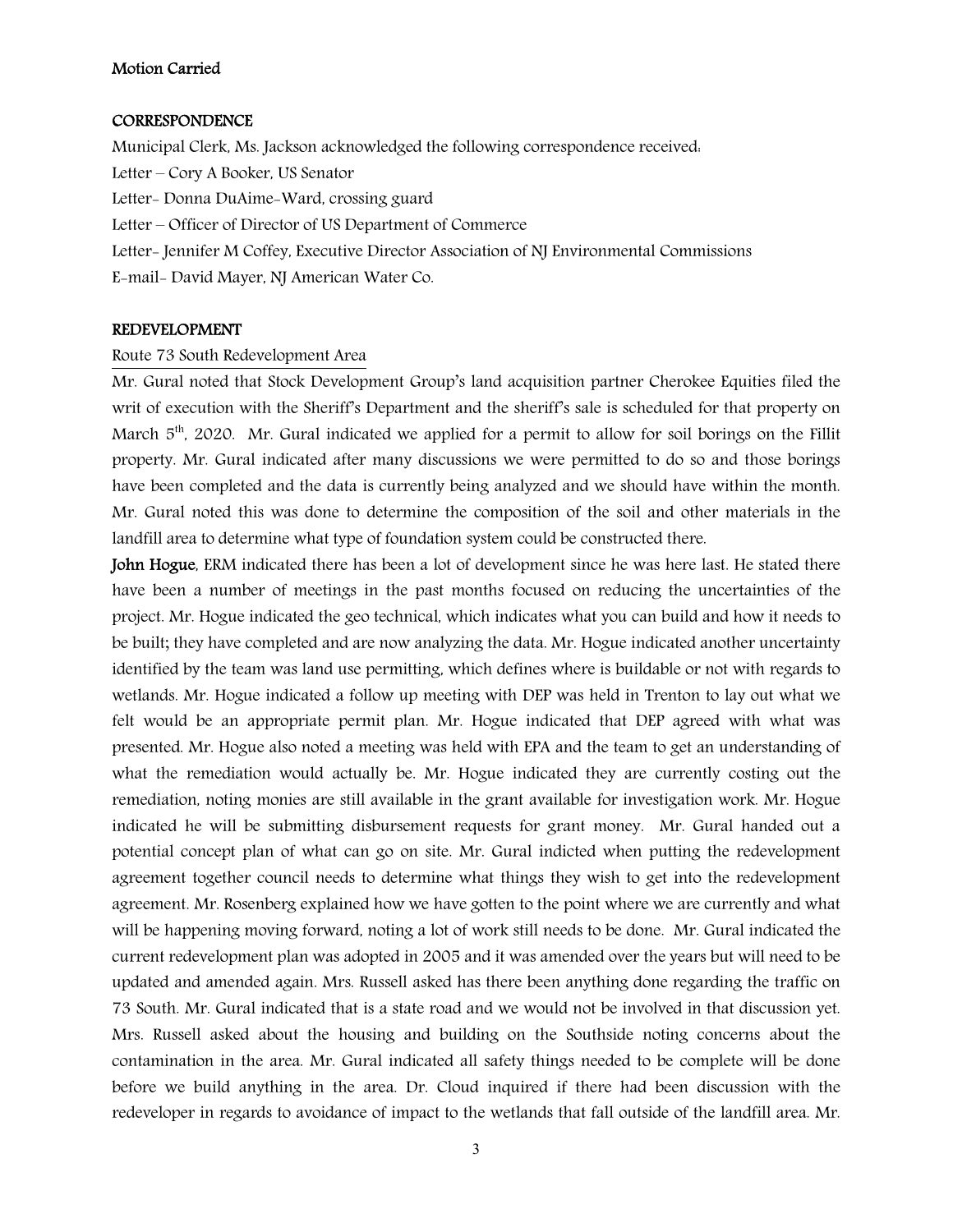Gural indicated yes. Dr. Cloud asked if there had been conversations about mitigation in excess of what is required by land use permitting. Mr. Gural indicated not likely, he explained why noting the environmental issues we are facing on the Southside. Dr. Cloud indicated it would be wise for us to consider asking the developer to go beyond the minimum requirements of the Land Use mitigation. Mr. Gural indicated everything is negotiable. Mrs. McCann asked how the affordable housing affects the school and the school district, inquiring if the school district becomes involved in the planning. Mr. Gural indicated typically not but they could noting those decisions are made by the governing body. He explained. There was some discussion regarding the impact on the schools and busing. Mr. Brewer indicated all the issues which were brought up are things which will need to be discussed with the redeveloper which is why the negotiation of the redevelopment agreement is so important, noting that's why all those things needs to be figured out prior to signing agreement.

#### 620-622 Highland Avenue Redevelopment Area

Mr. Brewer indicated the complaint was filed seeking to take the property by eminent domain. Mr. Brewer stated the property owner got an extension and opposed the complaint. Mr. Brewer indicated their complaint was out of time and on January  $24<sup>th</sup>$ , 2020 in court, the court agreed with the Borough and that all things were done properly and ruled the Borough is legally entitled to take the property by eminent domain. Mr. Brewer stated the court assigned commissioners to determine the value of the property. Mr. Brewer indicated that meeting will be held during the week of April  $6<sup>th</sup>$ . Mr. Brewer indicated the next step is to file the declaration of taking, which needs to be filed with the \$135,000.00 from the redeveloper. Mr. Brewer noted if the commission finds the property is valued higher the Borough /redeveloper will have to pay the difference. Mr. Gural indicated the funds from the redeveloper should be here tomorrow. Mr. Rosenberg asked if the redeveloper agreed to post security in the event the property is found higher than the \$135,000.00. Mr. Brewer indicated he has notified them of that but has not yet had a response. Mr. Brewer indicated the deed will have a reversion clause if they have not posted security in some amount.

#### Former K of C, Area In Need of Redevelopment Study

Mr. Gural stated he spoke with Mr. Gerkens and he will have the area in need of redevelopment study available in March to present to the Land Use Board and the governing body. Mr. Gural read the police report regarding the current owners of the Knights of Columbus property.

Mr. Gural noted a service which ERM provided for us was maintaining all the records on a FTP site for the Redevelopment area on the South side of Rt. 73. Mr. Gural indicated that site expired and Mr. Hogue transferred all the data to a new file sharing site. Mr. Gural indicated once it is up and running he will forward all that information to the governing body. Mr. Gural noted it is the complete history of the site and what has occurred regarding remediation on the various properties. Mr. Gural stated the new one will have tighter controls.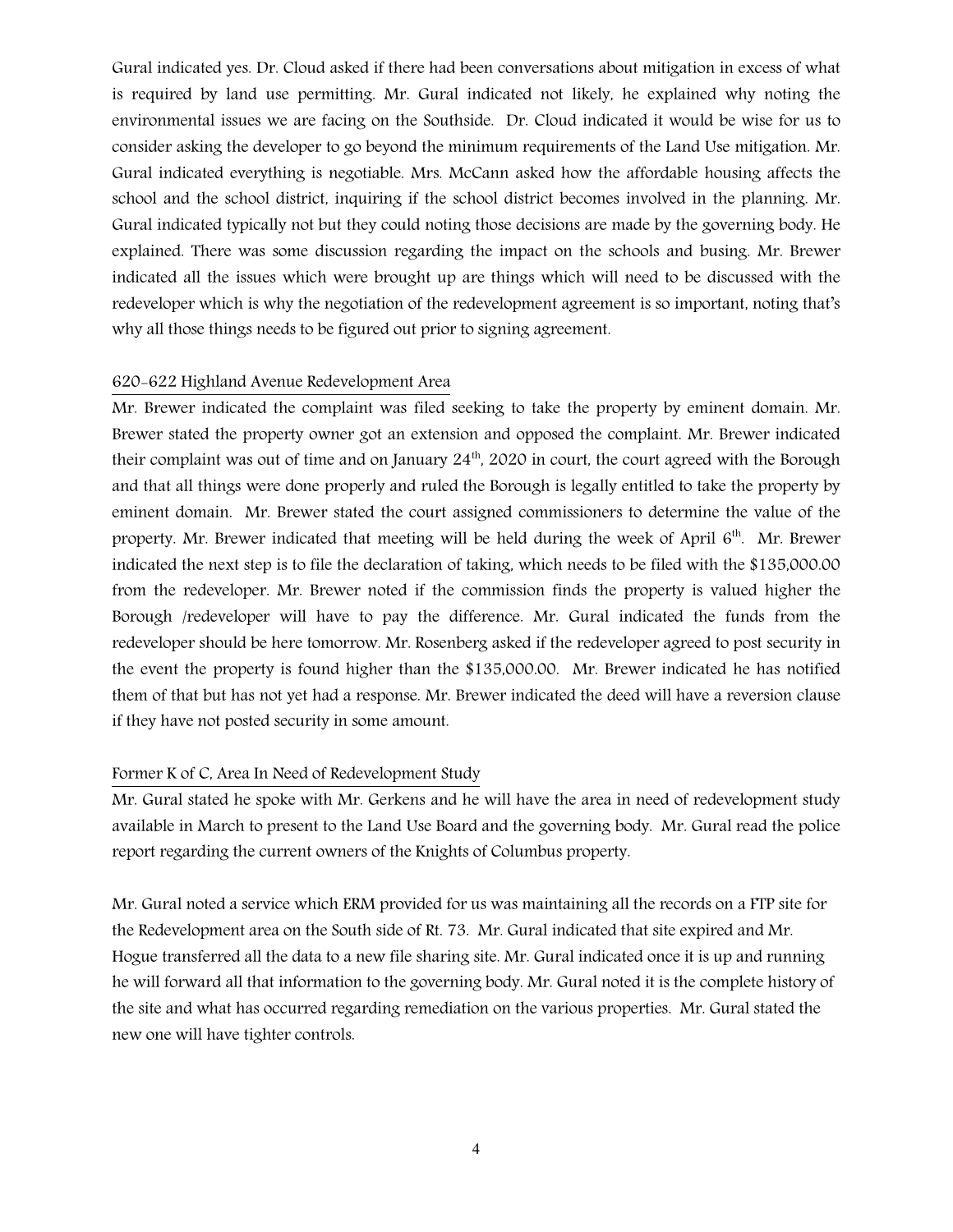#### PROFESSIONAL UPDATES

#### William Kirchner, Environmental Resolutions Inc.

Mr. Kirchner indicated there are three resolutions on agenda for approval tonight. He explained the resolutions and what each was for, noting the first was for engineer cost for the 5<sup>th</sup> and Race Street Road Improvement project. Mr. Kirchner indicated next, we received bids for the Public Road pump station elimination project, all of which exceeded the engineer's estimate, so their recommendation is to reject all bids and rebid the project in two parts. Mr. Gural indicated the funding is coming from sewer capital. Mr. Kirchner stated the last is for Borough Hall grinder pumps. Mr. Kirchner explained the reoccurring problem and noted the need to replace the current pumps with grinder pumps which will have to be rebuilt on an annually or 2/3 year basis. Mr. Gural indicated the funding is from the capital budget for Borough Hall improvements project.

Mr. Kirchner stated Mr. Gural forwarded his report regarding the condition of the Ethel B Hardy basketball court to the governing body. He explained the problems with the asphalt and how it cracks and breaks down. Mr. Kirchner indicated concrete would be nice however there is no way to construct the court without expansion joints which then interfere with the ability to dribble to ball. Mr. Kirchner indicated a couple of solutions were presented to repair with asphalt. Mr. Gural indicated currently we do not have funding for this project so it is something we will need to look at it during the budget process with capital funding. Mr. Kirchner indicated the Legion field soccer backstops are not holding up with the balls bouncing off them. Mr. Kirchner indicated they have requested quotes from various fence contractors which we will have for next meeting. Mr. Kirchner indicated the Temple Blvd. design plans are 90% complete and have been sent to DOT for them to do the environmental review. Mr. Kirchner indicated the plans will also be sent to the state so that portion can go out to bid in late February or early March. Mr. Kirchner spoke about the houses on  $3<sup>rd</sup>$  street and the sewer situation. Mr. Gural explained we are doing what we can to help but it really is not a Borough issue. Mr. Kirchner indicated we have had some other issues with sewer backups so we will also be tv-ing the sewer the mains on Spring Garden Street, Rowland Avenue and Morgan Avenue down at Second and Bank Streets. Mr. Gural explained how the insurance works with claims regarding sewer backups. There was some additional discussion regarding the grinders to be placed in Borough Hall. Mrs. Jenkins asked what the cost would be every year for someone to come out and service the grinder pumps. Mr. Kirchner indicated approximately \$4,000.00 to \$5,000.00 per pump to replace. There was some additional discussion regarding the pumps repair costs and replacement costs. Mr. Gural indicated for now we will pass the resolution but will check to see if there are other options before we award the contract.

#### PUBLIC PORTION

Mayor Tait asked for a motion to open the Public Portion. Mrs. Russell made a motion to open the public portion for comments. President Howard second the motion

#### All members present voted in favor of the motion. Motion Carried

Mr. Rader- Harbor Drive - Mr. Rader stated in order to understand the agenda for open public meetings and to make comments it must be divided into two sections. Mr. Rader stated the first section, the actual published agenda followed by comments from the professionals which is followed by the first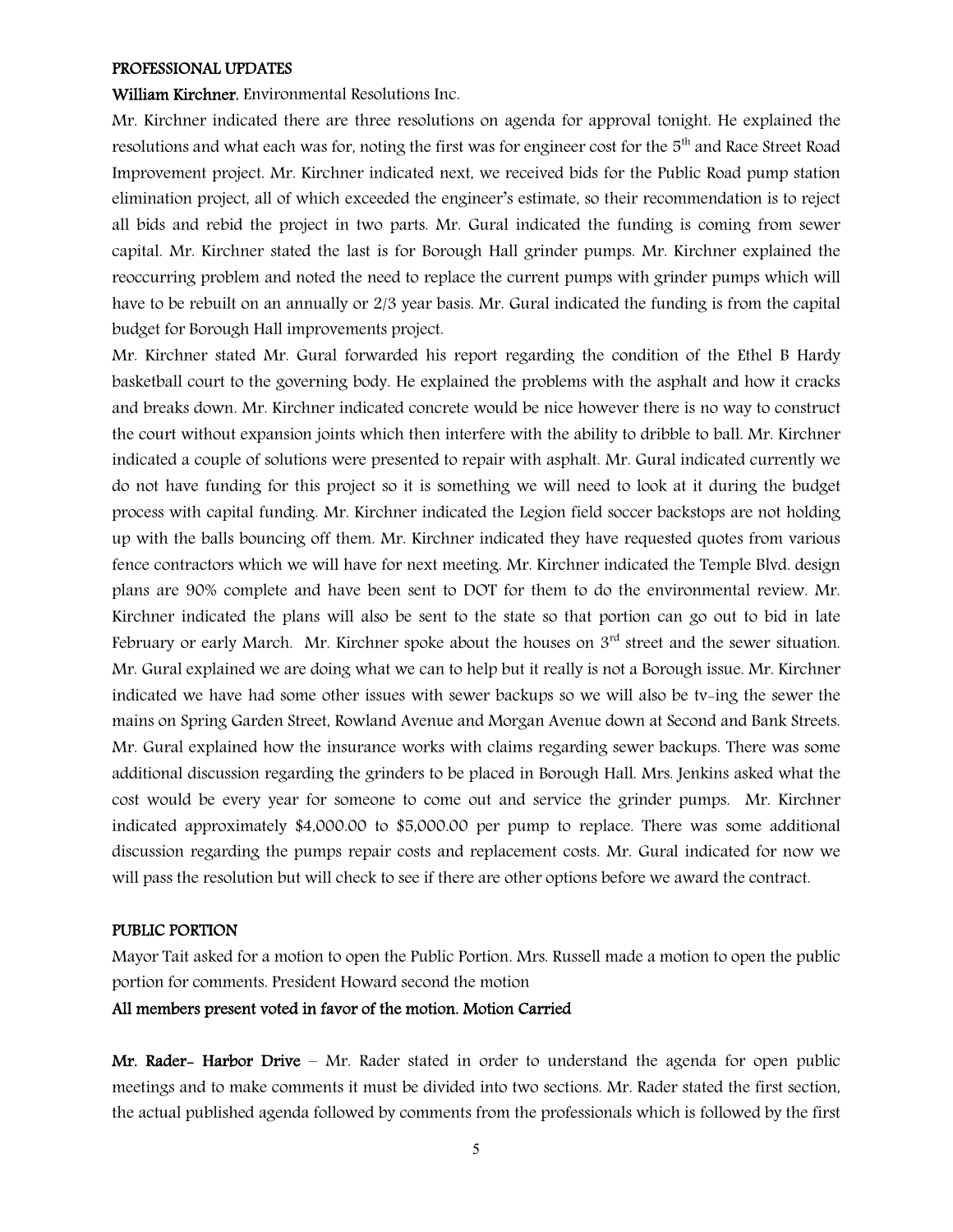public session. The second section is the work session involving discussion items of new business, old business followed by the administrators report and committee reports. During this time additions are made corrections are made which are not listed on the public agenda. Mr. Rader indicated all comments taking place after the first public session doesn't allow the public to comment or ask questions on other things indicated in the second section. Mr. Rader stated "any other matters" was added to the public portion so council could cancel the second session. Mr. Rader stated this violates section 10: 4-12 of the Open Public Meeting Act. Mr. Rader asked should there be prayer during regular council meetings. Mr. Rader stated for four years the Mayor defended public rights and in four weeks the new Mayor and Council have begun to eliminate those rights. Mr. Rader indicated Councilmembers oath of office includes compliance with the Open Public Meetings Act.

Mr. McElwee - Columbia Avenue Mr. McElwee asked if the Masonic Lodge was in Palmyra or Cinnaminson (it's for sale). Mr. Gural indicated Cinnaminson. Mr. McElwee spoke about the grant which we did not receive for the renovations at the Veterans War Memorial. Mr. McElwee noted monies were received in other locations were Freeholders reside. Mr. McElwee indicated 250,000.00 was given for a basketball court. Mr. McElwee thanked Mr. Gural and Council for all their efforts in trying to obtain the funding.

Mrs. Veitenheimer – Rowland Street - Mrs. Veitenheimer agreed with Mr. Rader about public portion. Mrs. Veitenheimer stated she was finding it difficult to get here by 6:30 the new starting time for meetings. Mrs. Veitenheimer asked how old the computers are that are going to be replaced. Mr. Gural indicated about four or five years old. Mrs. Veitenheimer indicated her computer was older and she downloaded windows 10 to it so she did not understand why it was necessary to get all new computers. Mr. Gural explained the reason we have to have new computers. Mrs. Veitenheimer asked why we have a driveway ordinance that indicates the driveway has to go 3 ft from the property line, why can't we go right up to the property line. Mrs. Russell tried to explain. Mr. Gural explained that some properties go right to the property lines as they we installed prior to the Ordinance going into effect; he also noted anyone can go before the Land Use Board and request a variance.

Mrs. Holloway- Broad Street – Mrs. Holloway asked if it was correct that there was only one open public comment session during the meeting. Mayor Tait indicated yes noting that you can speak about anything during that public comment section. Mr. Rosenberg indicated we are in compliance with the Open Public Meeting Act as it only requires one opportunity during a public meeting for the public to speak or make comments. Mrs. Jenkins and Mrs. McCann explained that this opportunity was to allow the public to speak about anything earlier in the meeting so as not to keep some in the meeting who wished to speak about their specific concern and not stay for the entire meeting.

No one else from the public wishing to be heard, Mayor Tait asked for a motion to close the Public Portion. Mrs. Russell made a motion to close the public portion, President Howard second the motion. All members present voted in favor of the motion. Motion Carried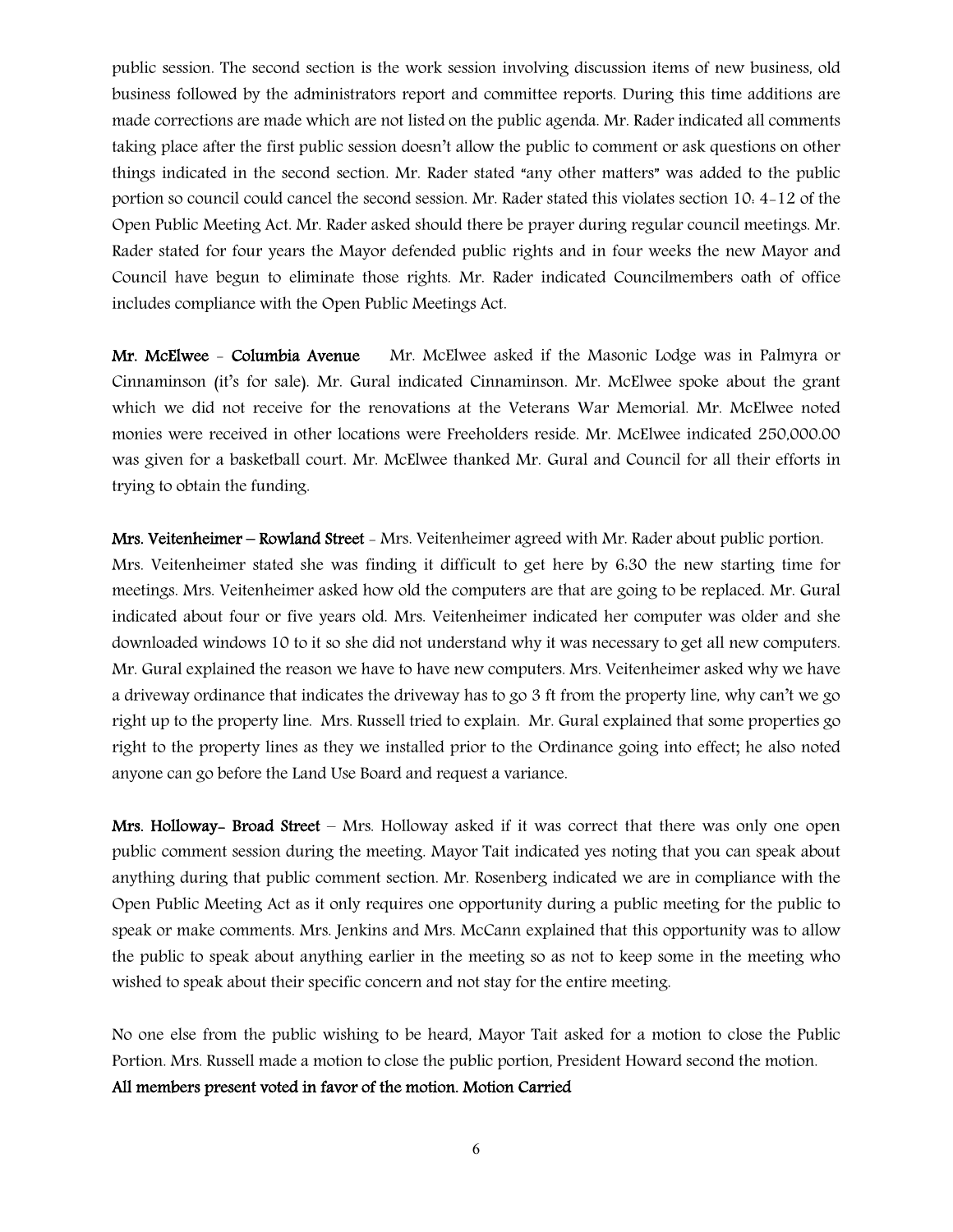#### RESOLUTIONS Consent Agenda

Resolution 2020-81 to Resolution 2020-92 will be enacted as a single motion, if any resolution needs additional discussion it will be removed from the consent agenda and voted on separately. Mayor Tait asked if any items needed to be removed from the consent agenda. There were none.

Resolution 2020-81, Resolution Authoring the update of the Palmyra Police Department Policy & Procedures Manual to include Tier 1 Technical Policies 4.1 thru 4.6 and Tier 2 Technical Policies 4.1 thru 4.8.

Resolution 2020-82, Resolution Adopting the Burlington County Multi-Jurisdictional Hazard Mitigation Plan

Resolution 2020-83, Resolution of the Borough of Palmyra Authorizing and Approving the Borough of Palmyra Police Department's Application and Participation for enrollment in the Law Enforcement Support Office (LESO) 1033 Program

Resolution 2020-84, Resolution Appointing Danielle Lippincott as part-time Tax Collector on an interim basis retroactive to January 18, 2020 with office hours on Monday evenings from 5:00 to 6:30 PM at the annual rate of \$14,000.00

Resolution 2020-85, Resolution Authorizing the Mayor to Execute a Shared Services Agreement between the Borough and the Township of Cinnaminson for the Purchase of Brine Solution

**Resolution 2020-86,** Resolution awarding a contract to ERI for the  $5<sup>th</sup>$  & Race Streets Roadway Improvement Project per their proposal dated December 11, 2019 in the amount of \$87,500.00 to be funded by capital improvements account.

Resolution 2020-87, Resolution authorizing purchase of 13 desktop computer workstations from All Covered and HP per proposal dated January 14, 2020 for replacement of computers with Windows 7 Operating System and upgrading to Windows 10 Professional, and related hardware, software and labor in the amount of \$23,792.00; this is a capital purchase exceeding \$15,000.

Resolution 2020-88, Resolution rejecting all bids received for the Sanitary Sewer Replacement – Public Road Pump Station Elimination Project as they significantly exceed the Engineer's Estimate per ERI's recommendation letter dated January 22, 2020.

Resolution 2020-89, Resolution Authorizing Mayor Gina Ragomo Tait to Execute the Agreement with the Burlington County Department of Public Works, Division of Mosquito Control

Resolution 2020-90, Resolution Awarding a contract to Municipal Maintenance Co. for the supply and installation of two Grundfos pumps and control panel per their Quotation dated January 27, 2020 in the amount of \$18,650.00; this is a capital purchase exceeding \$15,000.00.

Resolution 2020-91, Resolution Authorizing the Payment of Bills for the Month of January 2020 In the Amount of \$1,389,923.63.

Resolution 2020-92, Resolution awarding a contract to CME Assoc. for the GIS Mapping of CRS Information project per their attached proposal dated January 30, 2020 in the amount not-to-exceed \$6500.00.

Mayor Tait asked for a motion to approve the consent agenda Resolutions 2020-81 thru Resolution 2020-92. Mrs. Russell made a motion to approve Resolutions 2020-81 thru Resolution 2020-92. President Howard seconded the motion.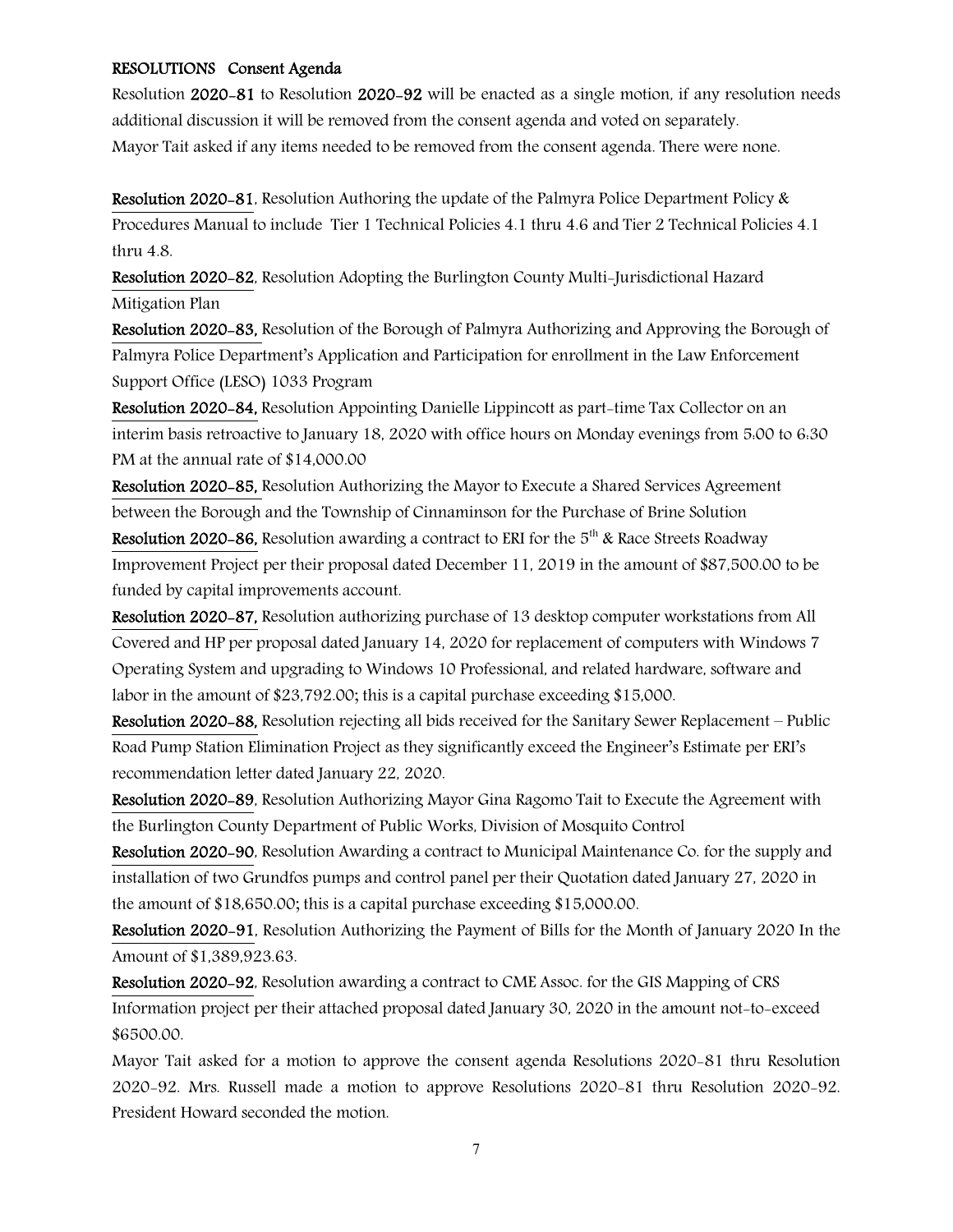# At the call of the roll, the vote was: INFAVOR: Mr. Allmond, Dr. Cloud, Mrs. Jenkins, Mrs. McCann, Mrs. Russell, President Howard AGAINST: None Motion Carried, Resolution 2020-81 thru Resolution 2020-92 were approved

# MOTION TO APPROVE TREASURER'S REPORTS

Mayor Tait requested a motion to approve the Treasurer's Report for December 2019. Mrs. Russell made a motion to approve the Treasurer's Report for December 2019. President Howard second the motion.

At the call of the roll: INFAVOR: Mr. Allmond, Dr. Cloud, Mrs. Jenkins, Mrs. McCann, Mrs. Russell, President Howard AGAINST: None Motion Carried

# COMMUNITY SPOTLIGHT

Mayor Tait indicated the MLK Day of Service was great. Mayor Tait noted it was a wonderful turnout and they packaged over 200 individual packages for the Service men and women abroad and the homeless shelter in Burlington County. Mayor Tait thanked FC Kerbeck for their donation of \$500.00 for the day of service event.

Mayor Tait noted the Fire Company's Annual Fisherman's Flea Market will be held this Saturday February 9<sup>th</sup>, 2020 at Charles Street School and begins at 9:00 am. Chief Dreby stated the event was sold out.

Mayor Tait stated the Rock the Block event with Habitat for Humanity and the PIA will be held on April 25<sup>th</sup>. 2020. Mayor Tait indicated they are seeking volunteers and will be working from Horace to Race Streets.

# DISCUSSION ITEMS

# NEW Business

Mayor Tait stated on February 16<sup>th</sup>, 2020 we will be presenting The Universal African Dance & Drum Ensemble for Black History month at the Community Center at 3:00 pm.

Mayor Tait stated the Easter Egg Hunt will be held on April 4<sup>th</sup>, 2020 at Legion Field at 9:00 am, and she thanked FC Kerbeck for their donation.

Mayor Tait stated the Palmyra Downtown & Public Safety Day will be held May  $2<sup>nd</sup>$ . 2020 at 10:00 am, additional information to follow.

Mayor Tait noted the Borough of Palmyra Rabies Clinic will be held April 18th, 2020 from 1:00 PM to 3:00 PM outside of the Community Center.

Mayor Tait stated the Mayor's Advisory Board would like to begin March 12<sup>th</sup>, 2020 at 7:00 PM at the Community Center noting additional information will follow.

Mayor Tait went over the Council Committee Appointment changes including Public Safety Director and made the necessary additional appointments of committee chairpersons. Mayor Tait noted the changes; changing Public Safety Director to President Howard.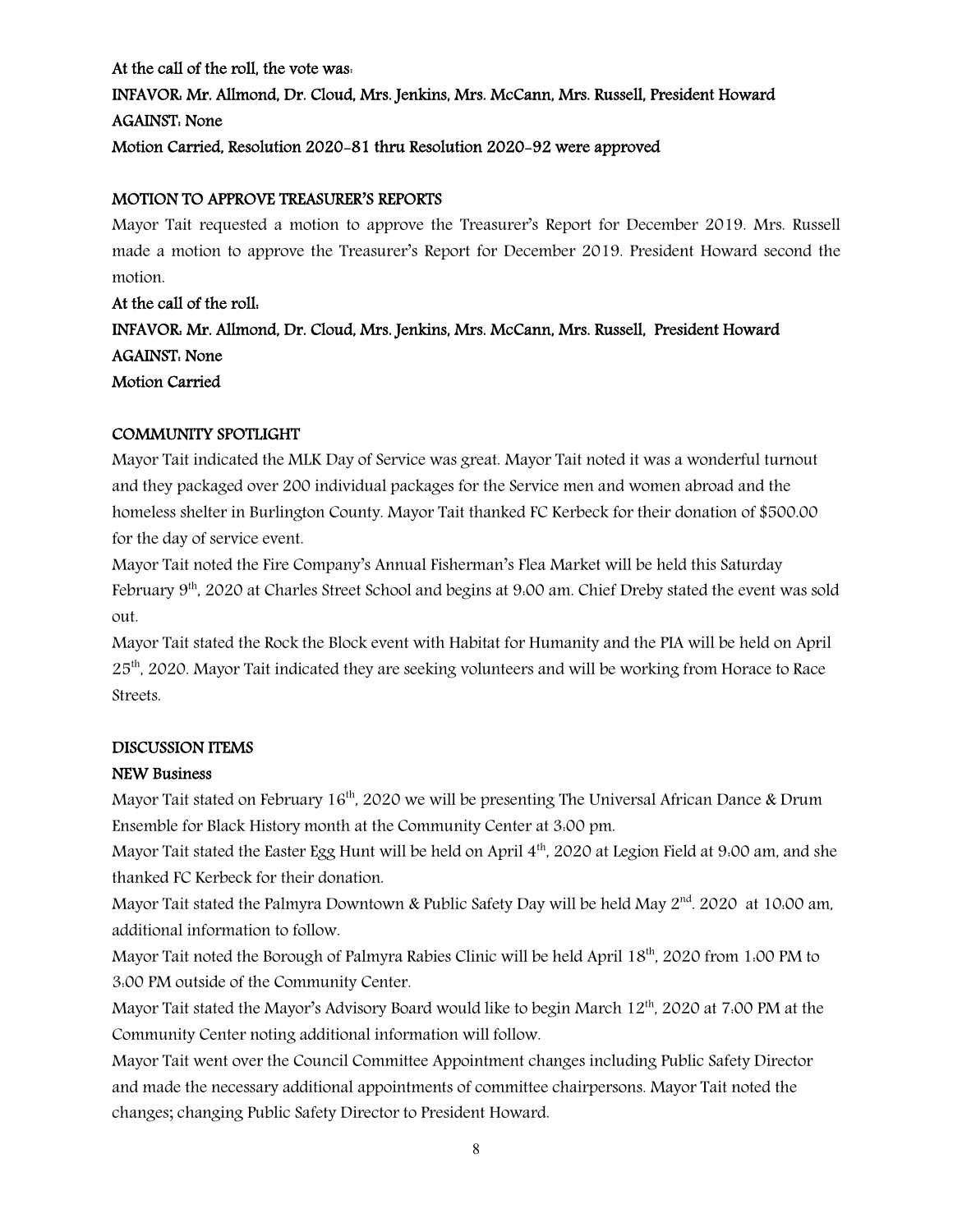Committee Chairs as follows:

Mayor Tait: Redevelopment & Negotiations President Howard: Public Safety & Municipal Court; Public Works & Sewer Brandon Allmond: Communications & Public Relations Michelle McCann: Public Buildings, Parks & Grounds; Youth and Recreation Bernadette Russell: Contraction, Housing & Code Enforcement; Business Community & Development Farrah Jenkins: Administration & Finance Laura Cloud: Green Team Appointing Laura Cloud to the following council committees: Member, Administration & Finance; Business Community & Development; Construction Housing & Code Enforcement; Green Team; Public Events Land Use Board Liaison (Class ll Member) Mayor Tait & President Howard will each be co-Liaison for Palmyra Harbour Condo Association

Mayor Tait requested a Motion to approve the amending of the Council Committee appointments. Mrs. Russell made a motion to approve Resolution 2020-93 amending Council Committee appointments and appointing Committee Chairpersons. All other appointments remain unchanged.

# At the call of the roll, the vote was: INFAVOR: Mr. Allmond, Dr. Cloud, Mrs. Jenkins, Mrs. McCann, Mrs. Russell, President Howard AGAINST: None Motion Carried, Resolution 2020-93 was approved

Mayor Tait stated the resolution was passed earlier authorizing the Burlington County authorization request for Aerial Mosquito Control. Mr. Gural noted if anyone needed additional information regarding what chemicals they use Ms. Jackson has that information.

Mr. Allmond noted some changes to the current Palmyra High School Student Representatives to Borough Council policy. Mr. Allmond stated this year we received many applications and will be appointing two juniors to join the returning two seniors. Mr. Allmond noted the applications are in the agenda packet and he would like to appoint the two juniors at the next meeting February 18, 2020. Council agreed.

Mayor Tait stated that the Mayor's parking space located outside of the building she would like to make a Veterans parking space as she felt no need for a parking space. There was some discussion regarding handicap accessibility. Mr. Allmond stated there are handicap parking spaces located outside the building, but noted this space would be for any Veteran. Council agreed to order sign for Veteran Parking.

Mr. Gural noted that one laptop from the community center has been given to our tax collector Danielle so she can work remotely for the time being. Mr. Gural explained to the governing body that the current laptops they are using are also running Windows 7 which is no longer supported by Microsoft and must be replaced to continue if we want to continue to allow them connectivity to our server. Mr. Gural stated he would include monies in the capital budget for replacement which council can consider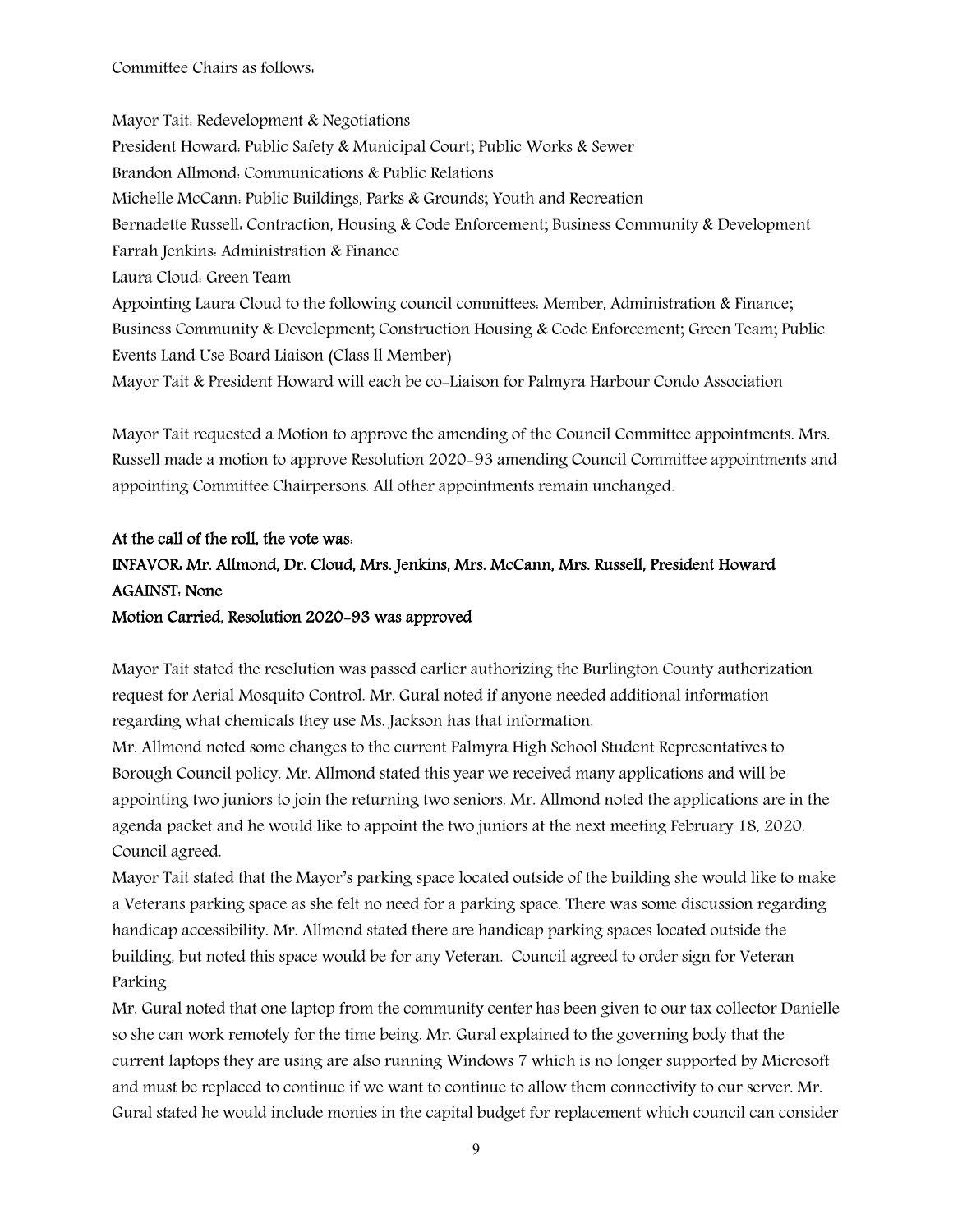at the budget meeting. President Howard asked if we were comprised at this point. Mrs. Jenkins indicated she might prefer a phone instead of the laptop. Mr. Gural indicated for the moment Borough Council can continue to use them however at some point they will be taken as we cannot have the security risk to the server. Mrs. Jenkins asked if the computers could be donated to other organizations. Mr. Gural stated we in the past gave some to the senior's program in the community center, however the problem is that there are outdated and we don't want the security risk for our server. Mrs. Cloud noted the Palmyra Green Team in conjunction with the Riverton Green Team have been discussing an environmental film fest. Mrs. Cloud indicted they would like to show four documentaries between March  $4<sup>th</sup>$ , 2020 and April 2<sup>nd</sup>, 2020. Mrs. Cloud stated the team was doing this in conjunction with Riverton's Green Team because of resources. Mrs. Cloud stated two films will be shown in Palmyra and two in Riverton at the following locations; Palmyra Nature Cove- April  $2<sup>nd</sup>$ . 2020 and Central Baptist Church- March  $5<sup>th</sup>$ , 2020 in Palmyra and The Riverton Porch Club – March 12<sup>th</sup>, 2020 and a private home  $-$  March  $26<sup>th</sup>$ , 2020 in Riverton. Mrs. Cloud indicated they have been able to get the cost to \$50.00 for the screening rights of Plastic Ocean. There was some discussion regarding the cost and donations. Mayor Tait expressed concerns regarding showing films in a private residence. Mr. Rosenberg also expressed concerns about the showings in a private residences he noted those residences may not be handicap accessible or compliant. Mrs. Cloud indicated she would reach out to the person who is handling that date and look for another location.

Mr. Gural indicated if council is considering some additional holiday decorations now is the time as many things are on sale now. Mr. Gural proposed that Council create a committee to review the current sales and come back to council with some suggestions. Mrs. Jenkins, Mrs. Russell and Mrs. McCann volunteered to form a committee and look into decorations for the Borough for next year. Council indicated the committee could present proposals up to \$10,000.00.

Mr. Gural presented council with the proposal of the fire department for the upcoming budget and the potential of hiring two full-time firefighters. Mr. Gural indicated he wanted council to see it ahead of the budget meeting so they indivually could look at and analyze it prior to the budget time. Mrs. Tait indicated the public safety committee wants to discuss it prior to the budget meeting, and will be holding their meeting next week.

Mr. Gural stated we received an offer to purchase 210 Arch St, an unimproved lot (Block 120, Lot 4), from New Jersey Housing and Mortgage Finance Agency. Mr. Gural explained how the Borough came to own the lot noting the New Jersey Housing and Mortgage Finance Agency wanted to redeem the lien on the property. Mr. Gural stated Mr. Rosenberg has been working with their attorney regarding the potential purchase. Mr. Rosenberg stated they offered 24,000.00 which they indicate is the amount the Borough lost. Mr. Rosenberg indicated Ms. Lippincott sent him an email expressing the amount could be slightly higher than that. Mr. Rosenberg indicated given that there is nobody else interested and it is a non-conforming lot we should take the offer. There was some additional discussion and Mr. Gural indicated we should get it back on the tax rolls. Mr. Rosenberg indicated we should take the offer. Council asked Mr. Rosenberg to prepare the ordinance to sell the property to New Jersey Housing and Mortgage Finance Agency for the amount of \$24,850.00; ordinance to be introduced at the next meeting.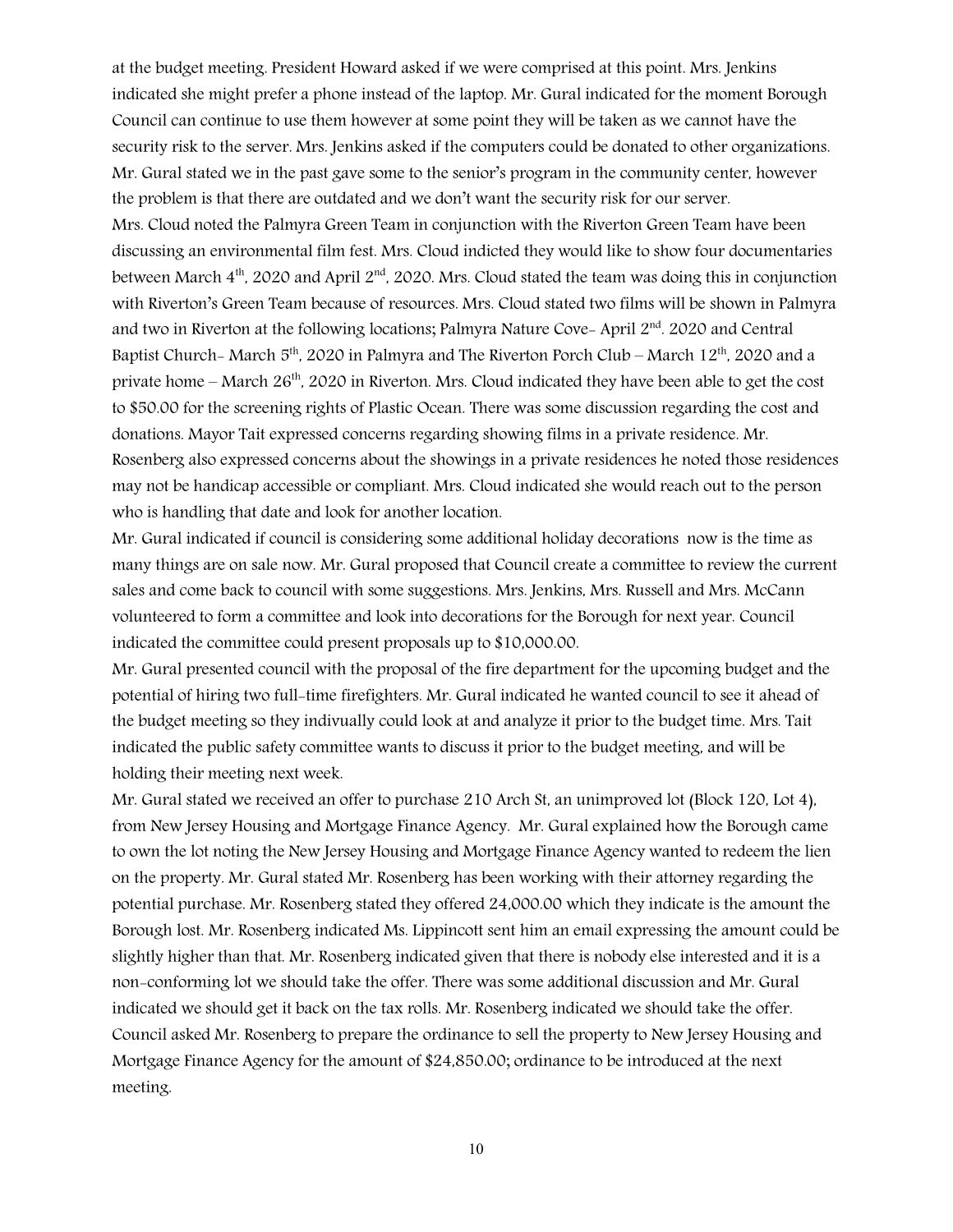#### Old Business

Mayor Tait indicated we did not get chosen for the Transform South Jersey, Community Heart & Soul Grant. Mayor Tait thanked those who worked so diligently on the project and noted how good it was to see everyone come out and work together on the project.

Mayor Tait stated we also did not receive the 2019 Burlington County Municipal Park Development Grant for improvements to the Veterans Memorial Park. Mayor Tait indicated we have spoken with a lot of people throughout the past week regarding the process of choosing the grant recipients. Mayor Tait noted, we were told, that there would be another round of funding for those who did not receive the grant funding but have not received any paperwork nor have we been notified as to how that funding would take place.

Mayor Tait indicated the Business and Community Development committee will be meeting with the down town business for the second time on February 13<sup>th</sup>, 2020 at 7:00 pm at the Community Center regarding the proposed amendments to the parking ordinance. Mrs. Russell indicated she could not make that date. Mayor Tait indicated they would get together and workout the date and time. Mr. Gural indicated the lot immediately behind the liquor store could be an extension of what we currently have for parking from Leconey Avenue to Cinnaminson Avenue. Mr. Gural stated perhaps the Borough should consider purchasing. Mr. Gural indicated we are beginning the budget process and this could be a capital purchase. Mr. Gural noted that if Council wished to consider the potential purchase it would be necessary to have the property appraised. Mr. Gural noted if Council is in agreement then he would build that potential acquisition into the budget for further discussion at the budget meeting. Mayor Tait indicated Mrs. McCann spoke with Tony in regards to the completion of the mural project. Mayor Tait indicated she would be stopping in later in the week. Mayor Tait stated Tony asked us to check on the things which were discussed with the previous Mayor and find out what and where she was on the project. Mrs. Russell indicated nothing regarding the project was shared with the committee Mrs. Arnold always noted she would take care of it. Mrs. McCann stated we should reach out to Fast Signs and find out what was discussed and go from there. Mayor Tait indicated she would take care of it.

Mr. Gural indicated there are a number of people who have paid for pavers for the Chief Payton I. Flournoy Sr. Memorial Park. Mr. Gural indicated those people should get their bricks engraved and set as they have already paid for them. Mr. Gural indicated with Councils permission he would like to reach out to the engraver and follow up on a proposal the engraver sent regarding engraving and installing those 19 pavers and correcting the one paver. Council agreed.

Mr. Gural indicated the discussion regarding former Mayor Michelle Arnold and various investigations should be held in closed session.

President Howard indicated the committee had recently met with the youth athletic organizations regarding the Legion Field usage and potential fees. President Howard noted the organizations have placed their input into potential fees to be changed so we are ready to move forward. Mr. Gural indicated first the Ordinance regarding Field and Park usage needs to be amended, after which we will develop an agreement to be used for the various organizations and the Borough of Palmyra regarding usage. Mrs. McCann noted opening day for baseball is April 18<sup>th</sup>, 2020, 9:00 AM., at Legion Field. Mr. Gural stated the bathrooms would be open for that day. Mayor Tait stated she thought last year we

11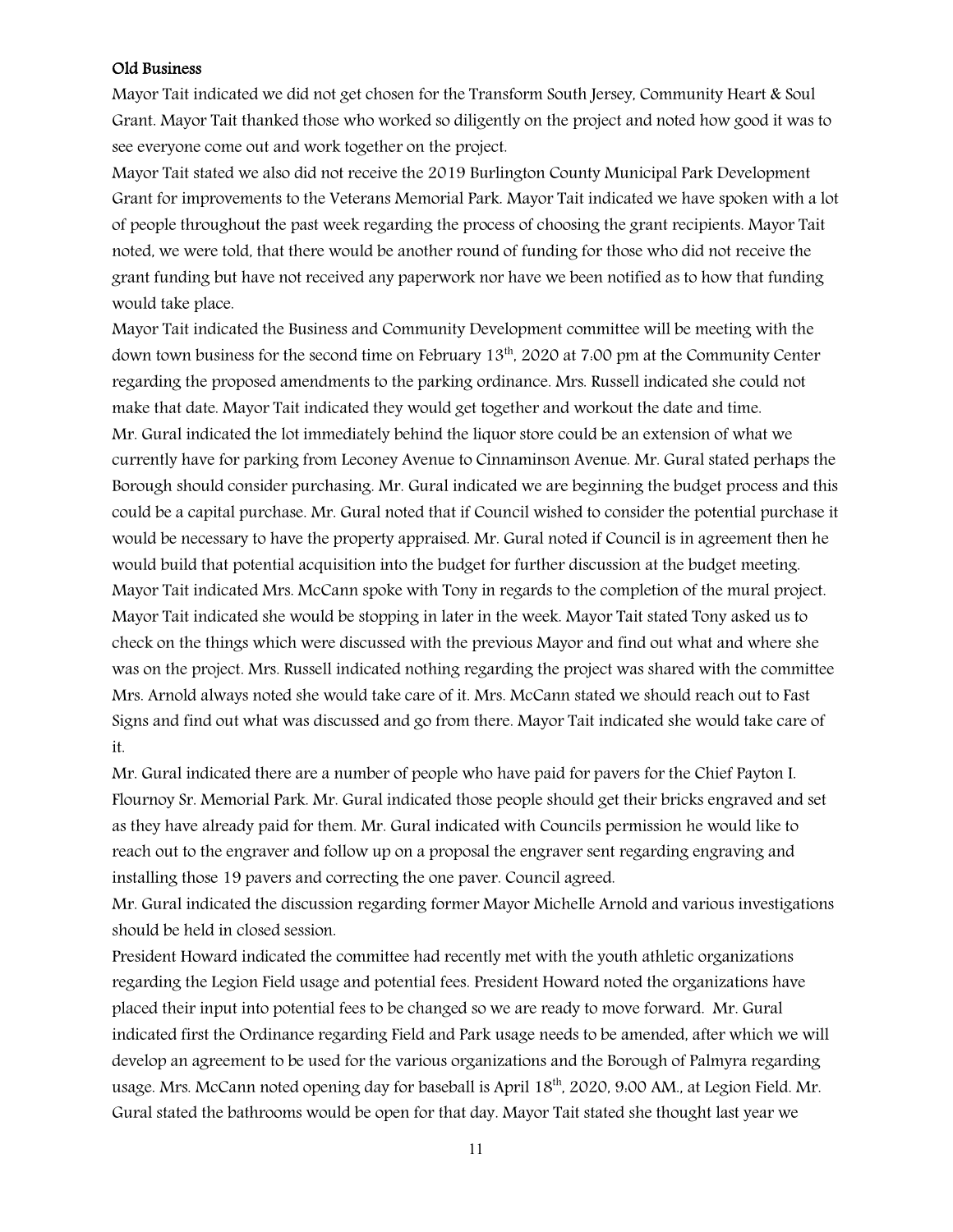agreed the bathrooms would be open by March  $1<sup>st</sup>$ , 2020. Mayor Tait stated that soccer season begins the first week on March. Mr. Gural stated we would open the bathrooms during the week only beginning March  $1<sup>st</sup>$ , 2020, weather permitting.

Mr. Rosenberg indicated he was asked by the governing body to look into the constitutional issues involved with trying to regulate free speech. Mr. Rosenberg stated political speech is one of the most precious forms of speech. Mr. Rosenberg indicated both the State of New Jersey and the United States Supreme Court have limited what governing bodies can restrict in regards to political signage by homeowners and business owners. Mr. Rosenberg indicated the only thing which the governing body can do is limit size and location, where it would interfere with sight of line of traffic. Mr. Allmond inquired if they can go on public property. Mr. Gural indicated our ordinance prohibits them from being on public property. Mr. Gural stated the issue is can they be placed in the public right of way. Mr. Rosenberg indicated yes they can go in the public right of way. There was some additional discussion regarding political sign placement. Mr. Rosenberg noted the right of way is owned by the property owner, but the public has an easement. Mr. Rosenberg indicated he would look into the right of way usage and get back to council at the next meeting.

Mr. Gural stated we received several applications for the posted tax collector position which we will be going thru. Once the field has been narrowed we will notify the admin and finance committee of when interviews are being held and if they would like to join they may.

Mr. Gural indicated the hearing regarding compliance with COAH/Affordable/Fair Share Housing Center is April 16, 2020. Mr. Gural indicated at the hearing there will be discussion regarding the interpretation of our redevelopment plan. Mr. Gural reminded Council that we are supposed to be in full compliance by 2025. Mr. Gural indicated we will know more after April.

Mr. Gural indicated Kelly Grant, Esq., of Malamut & Assoc. LLC is serving in a holdover capacity, as we did not request proposals for that position. Mr. Gural indicated she has been serving in that capacity for quite some time. There was some additional discussion and it was noted it is a lot to bring someone up to speed with the hearing scheduled for April. Council agreed. Mayor Tait noted that perhaps we will request proposals for that position for next year.

Mr. Gural indicated he had spoken with Mr. Villari regarding their in pocket liquor license. Mr. Gural indicated he seemed very motivated to sell the license. Mr. Gural indicated he had put him in touch with Mr. Stock notating that they may wish to purchase the license. Mr. Gural asked if it was possible for a municipality to purchase and hold a liquor license. Mr. Rosenberg indicated he would look into it and report back. Mr. Gural indicated he had additional discussion for closed session.

#### ADMINISTRATOR'S REPORT

Mr. Gural indicated Aluminum Shapes offered the Borough a free shed. Mr. Gural noted the shed could be used to store salt at Public Works

Mr. Gural indicated the Stormwater Management Permit compliance requires a lot more work. Mr. Gural noted we have to send mailers; he noted the PIA has been speaking with Mrs. Cloud and the Green Team and they are again willing to do their part with the River clean-up. Mr. Gural indicated the Green Team will be coordinating those efforts.

Mr. Gural noted Mr. Kirchner already spoke about the soccer field backstops.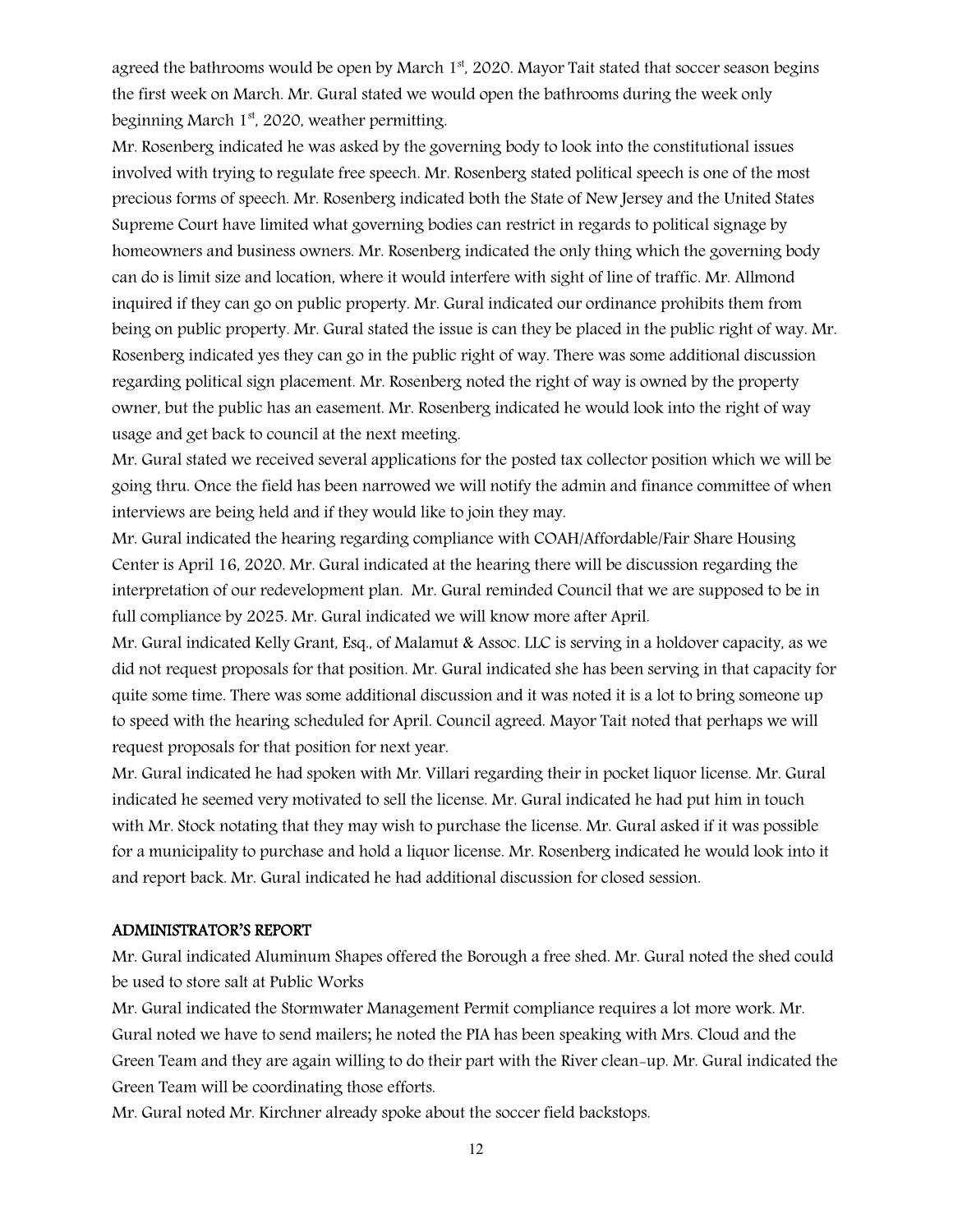The State is considering temporary changes to the 2020 Primary Election timeline dates, indicating petitions will be due sooner; he noted the Primary Election date would remain the same.

Mr. Gural indicated he had updated the website however if everyone could take a look at the website and let him know if they see anything that is incorrect.

Mr. Gural explained to Council that the same benefit for the employees regarding EAP (employee assistance program /Associates for Life Enhancement benefits, Council is also entitled to.

Mr. Gural indicated the budget meeting is scheduled for March  $28<sup>th</sup>$ , 2020 at 8:00 am as the intro deadline with the State for Municipal budget is March 30<sup>th</sup>, 2020.

Mayor Tait reminded all and asked Mr. Gural to make sure the notation was on the website that sump pumps are available for anyone needing to borrow them at no change in public works.

President Howard indicated he had spoken with Mrs. Sykes in regards to scheduling a job fair for the 2020 Census, he indicated the tentative date is Saturday, February 22n, 2020 from 9:00 AM to 12:00. President Howard also noted that perhaps when we get to the negotiations for the redevelopment we may want to host a job fair for specific people to do certain jobs.

# MAYOR AND COUNCIL COMMENTS

Mrs. Russell thanked everyone for attending and noted she was excited, and the team is enthusiast.

Mrs. McCann had no comment

Dr. Cloud had no comment

Mrs. Jenkins had no comment

Mr. Allmond had no comment.

President Howard had no comment

Mayor Tait thanked everyone for coming out, and indicated we are looking forward to doing some things differently. Mayor Tait encouraged everyone to be open minded to change and be patient. She noted we may try a lot of different things not like them and change it back or change to something else. Mayor Tait encouraged all to get outside during the week as it is supposed to be beautiful.

Resolution 2020-94 Resolution Excluding the Public from Certain Meetings Pursuant To Section 8 of the Open Public Meeting Act C. 231 P. L. 1975 for matters relating to Litigation

Mayor Tait asked if there was any business for executive session. Mr. Gural indicated yes, some personnel, negotiation and litigation matters.

Mayor Tait asked for a motion to approve Resolution 2020–94. Mrs. Russell made a motion to approve Resolution 2020-94, Resolution Excluding the Public from Certain Meetings pursuant to section 89 of the Open Public Meeting Act C. 231 P.L. 1975 regarding Litigation. President Howard second the motion.

# At the call of the roll, the vote was:

INFAVOR: Mr. Allmond, Dr. Cloud, Mrs. Jenkins, Mrs. McCann, Mrs. Russell, President Howard